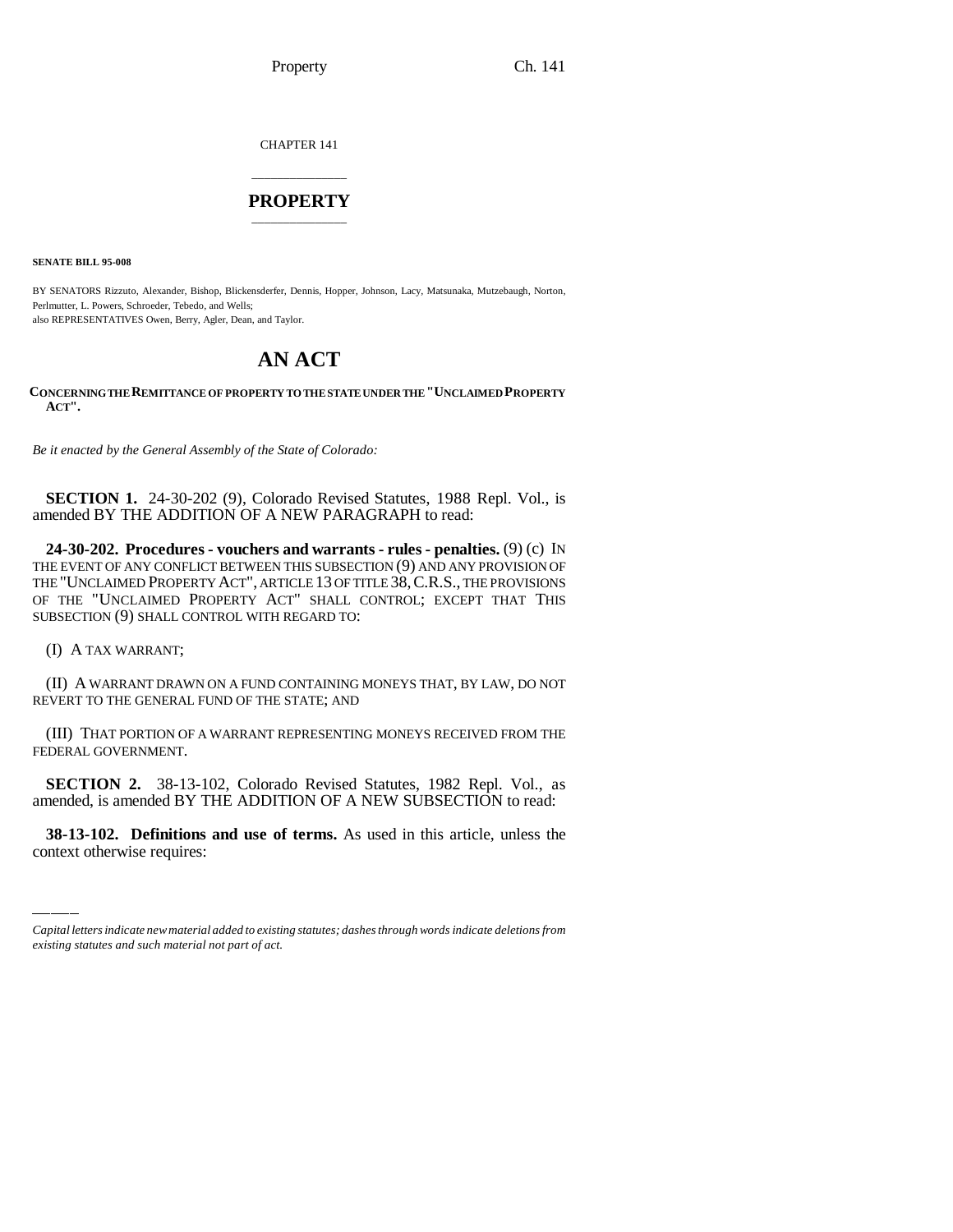### (7.5) "ITEM" MEANS:

(a) IN REGARD TO INTANGIBLE PROPERTY, THE TOTAL OF ALL ACCOUNTS, CREDIT BALANCES, DEPOSITS, OR OTHER FORMS OF INTANGIBLE PROPERTY HELD UNDER THE NAME OF ANY ONE APPARENT OWNER; EXCEPT THAT, IF THE SAME APPARENT OWNER OWNS INTANGIBLE PROPERTY OF DIFFERENT TYPES OR CLASSES THAT CANNOT PRACTICABLY BE HANDLED OR ACCOUNTED FOR AT THE SAME TIME OR IN THE SAME WAY, EACH SUCH TYPE OR CLASS MAY BE CONSIDERED A SEPARATE ITEM;

(b) IN REGARD TO TANGIBLE PERSONAL PROPERTY, THE TOTAL OF ALL SUCH PROPERTY HELD UNDER THE NAME OF ANY ONE APPARENT OWNER.

**SECTION 3.** 38-13-110 (1), the introductory portion to 38-13-110 (2), and 38-13-110 (4) (d), (4) (e), and (6) (a), Colorado Revised Statutes, 1982 Repl. Vol., as amended, are amended to read:

**38-13-110. Report and payment or delivery of abandoned property.** (1) (a) A person holding property, tangible or intangible, presumed abandoned and subject to custody as unclaimed property under this article shall report to the administrator concerning the property as provided in this section.

(b) IF A PERSON IS NOT SUBJECT TO THE REQUIREMENTS OF THIS SUBSECTION (1) BECAUSE THE PERSON DOES NOT HOLD ANY PROPERTY, TANGIBLE OR INTANGIBLE, PRESUMED ABANDONED UNDER THIS ARTICLE OR THE PERSON MEETS THE CRITERIA ESTABLISHED IN PARAGRAPH (e) OF SUBSECTION (4) OF THIS SECTION, THE PERSON SHALL NOT BE REQUIRED TO NOTIFY THE ADMINISTRATOR OF THE PERSON'S EXEMPTION FROM THIS SUBSECTION (1).

(2) The report must be verified and must include:

(4) (d) Notwithstanding the provisions of paragraph (a) of this subsection (4), the public employees' retirement association shall file an initial report on or before June 1, 1992. pursuant to the provisions of section  $38-13-112.5$  (1). The public employees' retirement association shall file subsequent reports in conformance with the requirements of paragraph (a) of this subsection (4) on or before November 1, 1993, and on or before November 1 of each year thereafter.

(e) (I) Any business association with annual gross receipts of less than five hundred thousand dollars that holds property, tangible or intangible, of ACQUIRED DURING THE IMMEDIATELY PRECEDING FIVE-YEAR PERIOD OF AN AGGREGATE value under THREE THOUSAND five hundred dollars shall not be subject to the requirements of paragraph (a) of this subsection (4) and section 38-13-112 until such time as the aggregate value of such property ACQUIRED DURING THE IMMEDIATELY PRECEDING FIVE-YEAR PERIOD exceeds THREE THOUSAND five hundred dollars; EXCEPT THAT, IF ANY SUCH BUSINESS ASSOCIATION HOLDS AN ITEM OF PROPERTY OF ANY ONE APPARENT OWNER ACQUIRED DURING SUCH PERIOD OF AN AGGREGATE VALUE OVER TWO HUNDRED FIFTY DOLLARS, SUCH BUSINESS ASSOCIATION SHALL REPORT AND PAY OR DELIVER SUCH PROPERTY TO THE ADMINISTRATOR IN ACCORDANCE WITH PARAGRAPH (a) OF THIS SUBSECTION (4) AND SECTION 38-13-112.

(II) ANY ORGANIZATION EXEMPT FROM TAXATION UNDER SECTION 501 (c) (3) OF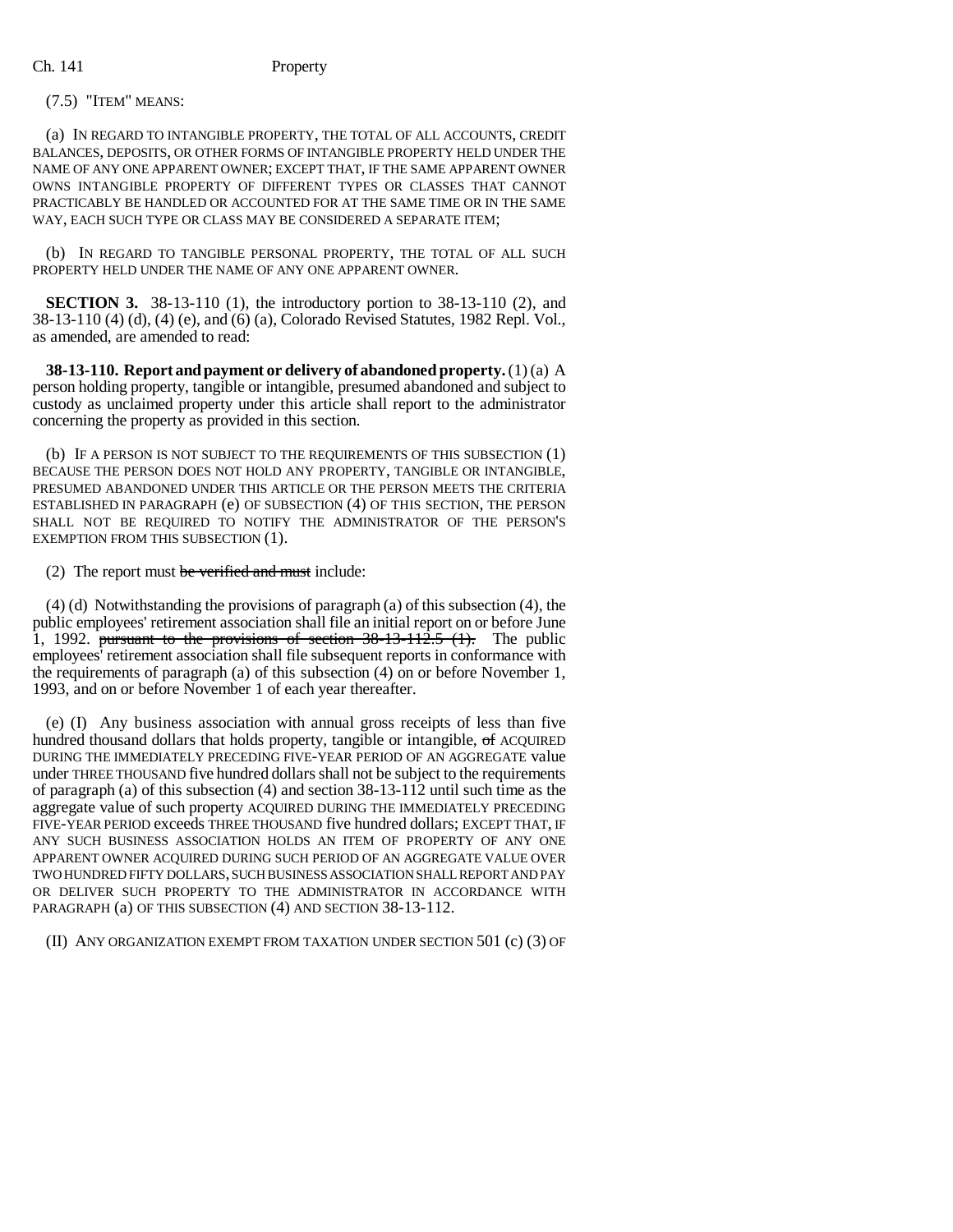### Property Ch. 141

THE FEDERAL "INTERNAL REVENUE CODE OF 1986", 26 U.S.C. 501 (c) (3), OR ITS SUCCESSOR STATUTE, THAT RECEIVES CONTRIBUTIONS TOTALLING ONE MILLION DOLLARS OR MORE ANNUALLY AND THAT HOLDS PROPERTY, TANGIBLE OR INTANGIBLE, ACQUIRED DURING THE IMMEDIATELY PRECEDING FIVE-YEAR PERIOD OF AN AGGREGATE VALUE UNDER THREE THOUSAND FIVE HUNDRED DOLLARS SHALL NOT BE SUBJECT TO THE REQUIREMENTS OF PARAGRAPH (a) OF THIS SUBSECTION (4) AND SECTION 38-13-112 UNTIL SUCH TIME AS THE AGGREGATE VALUE OF SUCH PROPERTY ACQUIRED DURING THE IMMEDIATELY PRECEDING FIVE-YEAR PERIOD EXCEEDS THREE THOUSAND FIVE HUNDRED DOLLARS; EXCEPT THAT, IF ANY SUCH ORGANIZATION HOLDS AN ITEM OF PROPERTY OF ANY ONE APPARENT OWNER ACQUIRED DURING SUCH PERIOD OF AN AGGREGATE VALUE OVER TWO HUNDRED FIFTY DOLLARS, SUCH ORGANIZATION SHALL REPORT AND PAY OR DELIVER SUCH PROPERTY TO THE ADMINISTRATOR IN ACCORDANCE WITH PARAGRAPH (a) OF THIS SUBSECTION (4) AND SECTION 38-13-112.

(III) ANY ORGANIZATION EXEMPT FROM TAXATION UNDER SECTION 501 (c) (3) OF THE FEDERAL "INTERNAL REVENUE CODE OF 1986", 26 U.S.C. 501 (c) (3), OR ITS SUCCESSOR STATUTE, THAT RECEIVES CONTRIBUTIONS TOTALLING LESS THAN ONE MILLION DOLLARS ANNUALLY SHALL NOT BE SUBJECT TO THE REQUIREMENTS OF PARAGRAPH (a) OF THIS SUBSECTION (4) AND SECTION 38-13-112.

 $(6)$  (a) Notwithstanding the provisions of subsection  $(5)$  of this section, the public employees' retirement association shall not be required to send a written notice to the apparent owners of property which is presumed abandoned prior to the filing of the initial report of the public employees' retirement association pursuant to the provisions of section 38-13-112.5 (1).

**SECTION 4.** 38-13-111 (1), (2) (c) (II), and (4), Colorado Revised Statutes, 1982 Repl. Vol., as amended, are amended to read:

**38-13-111. Notice and publication of lists of abandoned property.** (1) The administrator shall cause a notice to be published not later than March 1 of the year immediately following the report required by section 38-13-110 or section 38-13-112.5, or, in the case of property reported by life insurance companies, not later than September 1 of the year of the report required by section 38-13-110, at least once a week for two consecutive weeks in a newspaper of general circulation in the county of this state in which is located the last-known address of any person to be named in the notice. If no address is listed or the address is outside this state, the notice must be published in the county in which the holder of the property has its principal place of business within this state.

(2) The published notice must be entitled "Notice of Names of Persons Appearing to be Owners of Abandoned Property" and must contain:

 $(c)$  (I) The published notice regarding the property listed in the initial report filed by the public employees' retirement association pursuant to the provisions of section 38-13-112.5 shall contain a statement indicating that the property has been placed in the custody of the administrator and that all further claims to such property must be directed to the administrator.

(4) Not later than March 1 of the year immediately following the report required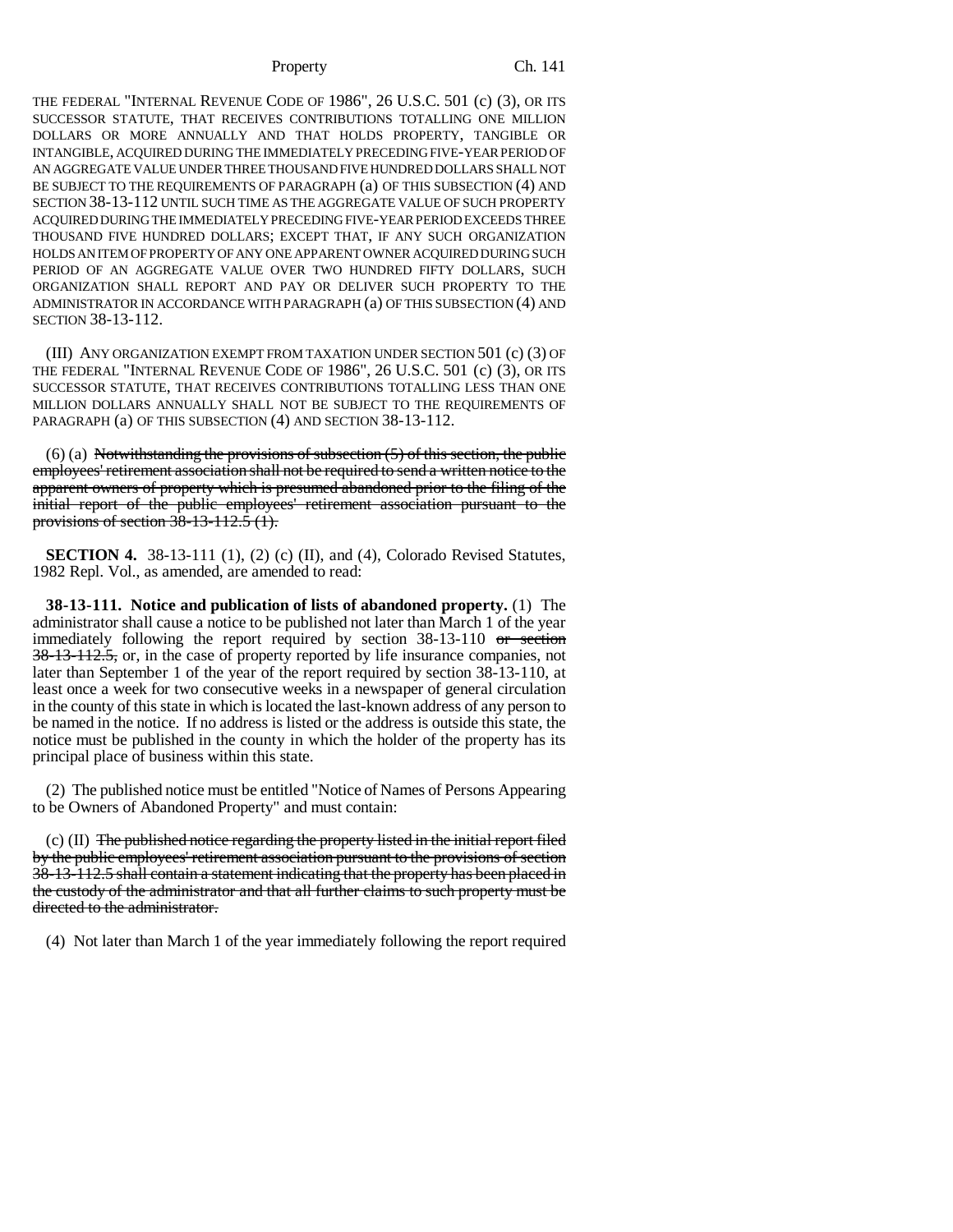by section  $38-13-110$  or section  $38-13-112.5$ , or, in the case of property reported by life insurance companies, not later than September 1 of the year of the report required by section 38-13-110, the administrator shall mail a notice to each person whose last-known address is listed in the report and who appears to be entitled to property of the value of fifty dollars or more presumed abandoned under this article and any beneficiary of a life or endowment insurance policy or annuity contract for whom the administrator has a last-known address.

**SECTION 5.** 38-13-112, Colorado Revised Statutes, 1982 Repl. Vol., as amended, is amended to read:

**38-13-112. Payment or delivery of abandoned property to the administrator.** (1) (a) Except as otherwise provided in subsection (2) of this section, a person who is required to file a report under section 38-13-110 shall pay or deliver to the administrator all abandoned property required to be reported at the time such report is filed.

(b) (I) A holder may VOLUNTARILY, prior to payment or delivery of said abandoned property, deduct and retain two percent of the value of the property or twenty-five dollars whichever is less MORE PER ITEM.

(II) HOLDERS THAT ARE BANKING OR FINANCIAL ORGANIZATIONS AND HOLDERS OF DIVIDENDS, ROYALTIES, OR OTHER ITEMS THAT ARE BACKED BY AN UNDERLYING SHARE, INTEREST, INSURANCE POLICY, OR ANNUITY CONTRACT MAY VOLUNTARILY, PRIOR TO PAYMENT OR DELIVERY OF SAID ABANDONED PROPERTY, DEDUCT AND RETAIN TWO PERCENT OF THE VALUE OF THE PROPERTY OR TWENTY-FIVE DOLLARS, WHICHEVER IS MORE PER ITEM; EXCEPT THAT, IF THE ABANDONED PROPERTY IS A DEMAND, SAVINGS, OR MATURED TIME DEPOSIT OR FUNDS HELD OR OWING UNDER AN INSURANCE POLICY OR ANNUITY CONTRACT, THE HOLDER MAY DEDUCT AND RETAIN TWO PERCENT OF THE VALUE OF THE PROPERTY OR TWENTY-FIVE DOLLARS, WHICHEVER IS LESS.

(c) A holder may also deduct any sum due and owing from the value of the property prior to delivery.

(2) (a) If the owner establishes the right to receive the abandoned property to the satisfaction of the holder before the property has been delivered or if it appears that for some other reason the presumption of abandonment is erroneous, the holder need not pay or deliver the property to the administrator, and the property will no longer be presumed abandoned. In that case, the holder shall file with the administrator a verified written explanation of the proof of claim or of the error in the presumption of abandonment.

(b) Notwithstanding the provisions of subsection  $(1)$  of this section, the initial payment or delivery of abandoned property by the public employees' retirement association to the administrator shall be governed by the provisions of section  $38-13-112.5(2)$ . The provisions of subsection (1) of this section shall apply to any payment or delivery of abandoned property by the public employees' retirement association if such property was included in a report required to be filed by the public employees' retirement association on or before November 1, 1993, or on or before November 1 of any succeeding year.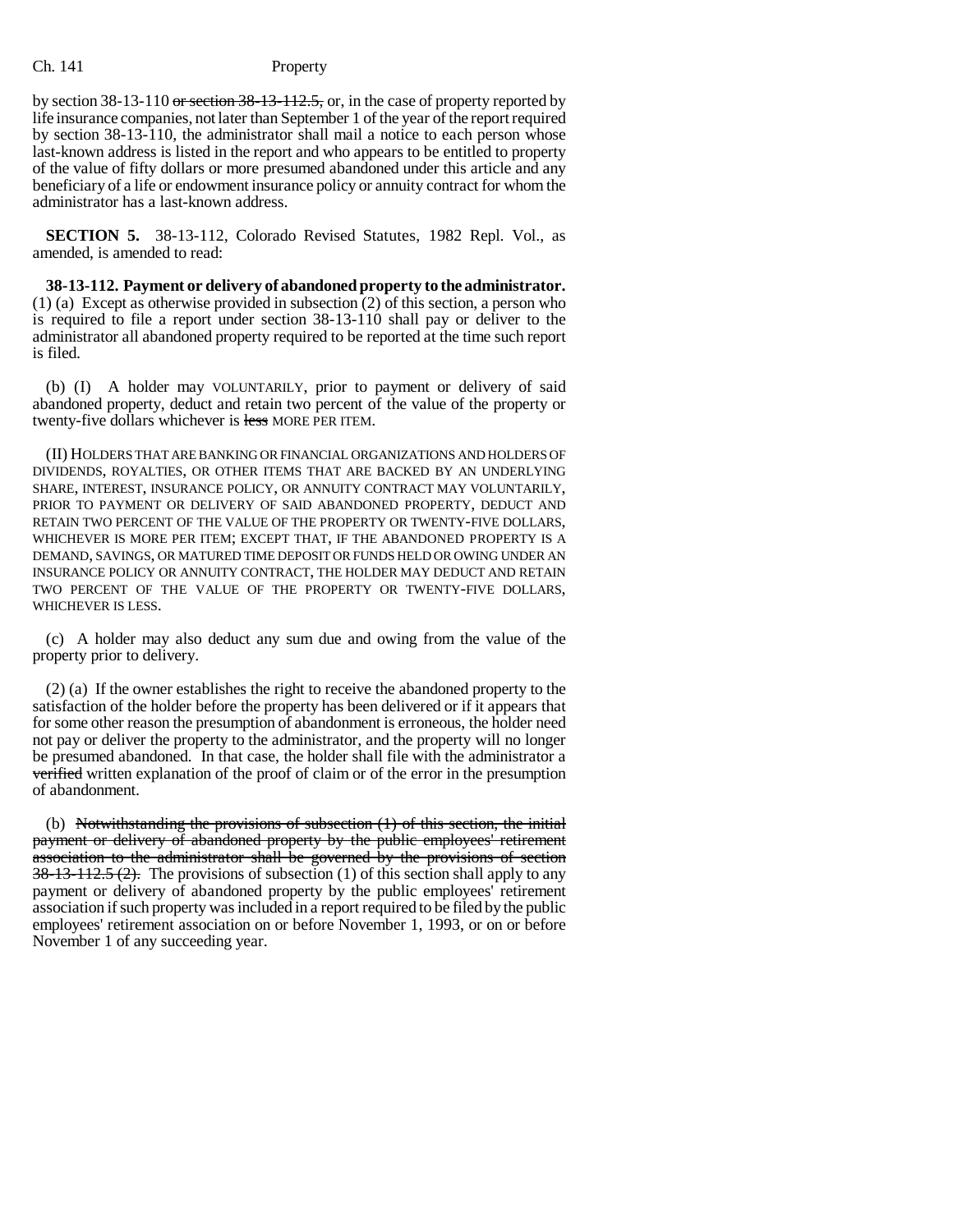**SECTION 6.** 38-13-112.5, Colorado Revised Statutes, 1982 Repl. Vol., as amended, is repealed as follows:

**38-13-112.5. Public employees' retirement association - initial report of abandoned property - payment of moneys.** (1) The public employees' retirement association shall file its initial report of abandoned property with the administrator on or before June 1, 1992. Such report shall be in such form as is required by section 38-13-110 and shall contain information relating to any property held by the public employees' retirement association which was unclaimed for more than five years on November 1, 1991.

 $(2)$  Except as otherwise provided in section 38-13-112  $(2)$   $(a)$ , the public employees' retirement association shall pay or deliver to the administrator on or before September 1, 1992, all abandoned property required to be reported by the provisions of subsection (1) of this section. The public employees' retirement association may, prior to payment or delivery of said abandoned property, deduct and retain two percent of the value of the property or twenty-five dollars, whichever is less. The public employees' retirement association may also deduct any sum due and owing from the value of the property prior to payment or delivery.

**SECTION 7.** 38-13-116 (3) (b), Colorado Revised Statutes, 1982 Repl. Vol., as amended, is amended BY THE ADDITION OF A NEW SUBPARAGRAPH to read:

**38-13-116. Creation of funds - repeal.** (3) (b) (III) THE ADMINISTRATOR SHALL CALCULATE THE EFFECT OF ANY INCREASE IN THE SCOPE, COVERAGE, OR DOLLAR AMOUNT OF THE DE MINIMIS EXEMPTION PROVIDED FOR IN SECTION 38-13-110 (4) (e) OCCURRING ON OR AFTER JUNE 30, 1995, AND SHALL ADJUST THE AMOUNTS PAYABLE INTO THE SPECIAL FUND FOR INDUSTRIAL BANK MONEYS AND THE COLORADO UNINSURABLE HEALTH INSURANCE PLAN CASH FUND ACCORDINGLY SO AS TO RESULT IN NO NET LOSS TO SUCH FUNDS AS A RESULT OF SUCH INCREASE.

**SECTION 8.** 38-13-116 (4) (a), Colorado Revised Statutes, 1982 Repl. Vol., as amended, is amended to read:

**38-13-116. Creation of funds - repeal.** (4) (a) There is hereby created in the state treasury a fund to be known as the business associations unclaimed moneys fund. Moneys collected by the administrator under this article as a result of payment or delivery to the administrator of amounts due and payable by business associations, except moneys collected pursuant to sections 38-13-105, 38-13-106, 38-13-107, 38-13-108, 38-13-109, 38-13-108, 38-13-108.5, 38-13-109, 38-13-109.5, AND 38-13-112, and 38-13-112.5, shall be credited to the business associations unclaimed moneys fund and are appropriated to the administrator for payment of claims as provided in this section. THE ADMINISTRATOR SHALL DETERMINE AN APPROPRIATE AMOUNT OF MONEYS TO BE MAINTAINED in the business associations unclaimed moneys fund FOR PAYMENT OF CLAIMS AS PROVIDED IN THIS SECTION, AND THE MONEYS MAINTAINED IN THE FUND shall not revert to the general fund at the end of any fiscal year. MONEYS IN THE BUSINESS ASSOCIATIONS UNCLAIMED MONEYS FUND RECEIVED IN EXCESS OF THAT REQUIRED BY THIS PARAGRAPH (a) TO BE MAINTAINED IN THE FUND AND THAT REQUIRED BY PARAGRAPH (b) OF THIS SUBSECTION (4) TO BE TRANSFERRED TO THE COLORADO UNINSURABLE HEALTH INSURANCE PLAN CASH FUND SHALL BE CREDITED TO THE GENERAL FUND.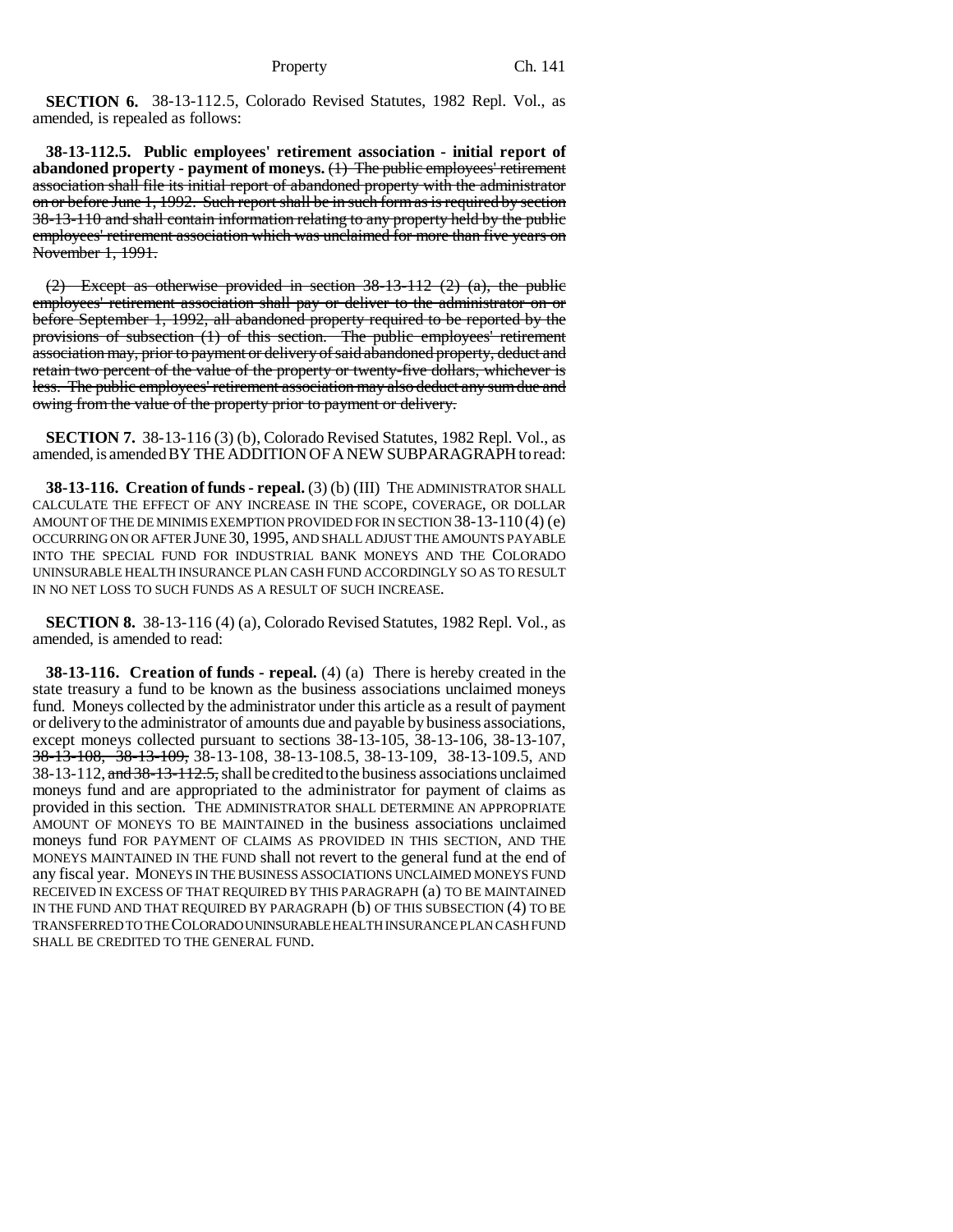**SECTION 9.** 38-13-120 (1), Colorado Revised Statutes, 1982 Repl. Vol., as amended, is amended to read:

**38-13-120. Election to take payment or delivery.** (1) The administrator may decline to receive any property reported under this article which he THAT THE ADMINISTRATOR considers to have a value less than the expense of giving notice and of sale. If the administrator elects not to receive custody of the property, the holder shall be notified within one hundred twenty days after filing the report required under section 38-13-110. If the administrator elects not to receive any property reported by the public employees' retirement association pursuant to the provisions of section 38-13-112.5 (1), the administrator shall provide notice to the public employees' retirement association on or before August 1, 1992, concerning the identity of any property that the administrator is declining to receive.

**SECTION 10.** 38-13-123 (1) and (5), Colorado Revised Statutes, 1982 Repl. Vol., as amended, are amended to read:

**38-13-123. Requests for reports and examination of records.** (1) The administrator may require any person who has not filed a report to file a verified report ONE stating whether or not the person is holding any unclaimed property reportable or deliverable under this article.

(5) On or after July 1, 1987, if a holder fails to maintain records in existence on or after July 1, 1987, that are required by section 38-13-124 and, in addition, if the records of the holder available for the periods subject to this article are insufficient to permit the preparation of a report pursuant to section 38-13-110, or section 38-13-112.5, then the administrator may require the holder to report and pay such amounts as may reasonably be estimated from any available records.

**SECTION 11.** 38-13-124 (1), Colorado Revised Statutes, 1982 Repl. Vol., as amended, is amended to read:

**38-13-124. Retention of records.** (1) Every holder required to file a report under section 38-13-110, or section  $38-13-112.5$ , as to any property for which it has obtained the last-known address of the owner, shall maintain a record of the name and last-known address of the owner for five years after the property becomes reportable, except to the extent that a shorter time is provided in subsection (2) of this section or by rule of the administrator.

**SECTION 12.** 38-13-128, Colorado Revised Statutes, 1982 Repl. Vol., as amended, is amended to read:

**38-13-128. Agreements to locate reported property.** All agreements to pay compensation to recover or assist in the recovery of property reported under section 38-13-110, or section 38-13-112.5, made within twenty-four months after the date payment or delivery is made under section 38-13-112, or section 38-13-112.5, are unenforceable.

**SECTION 13.** 38-13-130 (2), Colorado Revised Statutes, 1982 Repl. Vol., as amended, is amended to read: